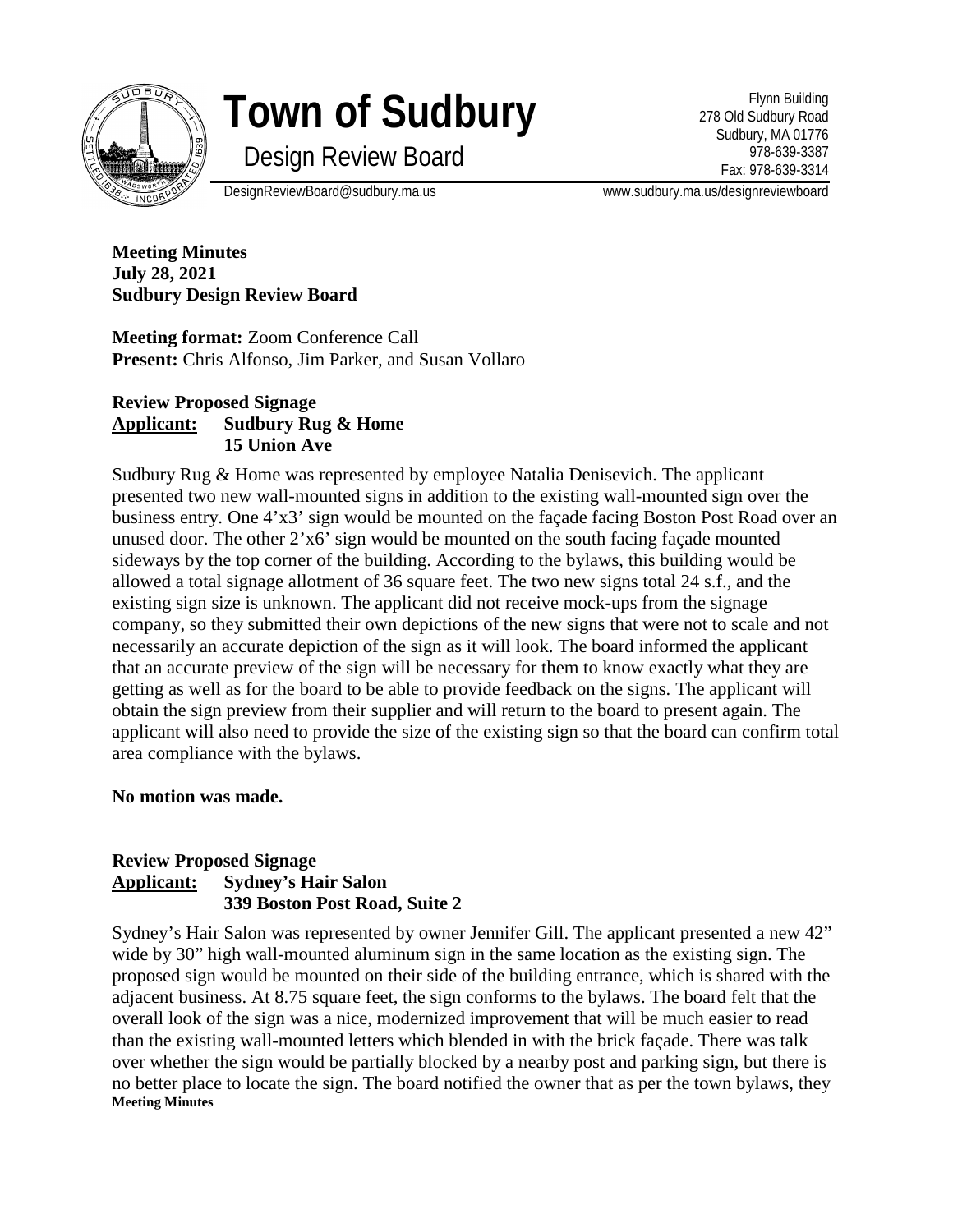**July 28, 2021 Design Review Board** Pg. 2 of 3

can additionally install a window sign on their large window as long as it takes up less than 25% of the window area. A window sign would not need a sign permit.

#### **A motion was made to approve the signs as presented. All approved this motion.**

# **Review Proposed Signage Applicant: Citizen's Bank 450 Boston Post Road**

Citizen's Bank was represented by Damiane Handa and Tracey Diehl. The applicant presented several new wall-mounted signs, new awnings, new directional sign, and an update to the existing freestanding monument sign as part of a project updating the logo and overall look of the building. The building frontage along the entrance (east) façade is approximately 42 linear feet, allowing a total sign area of 36 square feet. The requested signage far exceeds the maximum signage area and would require a special permit from the ZBA. Additionally, the existing freestanding monument sign was initially allowed as part of a special permit, so this must be amended to allow the requested changes. The following signs were presented:

South Façade – Wall mounted letters  $\&$  logo, 4'-8" high x 7'-4" wide overall, plus a 3'x3' wall mounted logo, plus four new awnings, two of which will have the logo printed on it. The awnings will all be lit from the top.

East Façade – Wall mounted letter & logo, 4'-8" high x 7'-4" wide overall plus one awing with the logo printed on it. The awning will be lit from the top. A door plaque with the name and hours, of a size only described as "less than four s.f.", would also be mounted next to the front entrance.

West Façade – Illuminated drive up ATM topper with the bank name on three sides, nonilluminated wall mounted drop surround with the bank name, and 1.3 s.f. directional sign indicating the drive-up ATM lane

Additionally – Freestanding directional sign totaling 4.58 s.f. and a 32.58 s.f. monument sign which may be illuminated, but the applicant was unsure if the sign would be internally or externally illuminated.

The board noted that the sign square footage totals were way beyond the allowable totals. Per the bylaws, sign square footage allowance would include all the wall-mounted signs as well as the awnings with logos. Awning sizes were not provided, so the total proposed sign area could not be determined. However, the applicant was also informed that because the wall-mounted letters with the small logo on top are individual pieces mounted directly to the facade, the sign area can be determined by boxing out an outline of the pieces (forming an upside-down "T" shape) rather than calculating area by multiplying the overall width times height. This would decrease the proposed size indicated on the sign application.

The board felt that all the wall mounted signs were much more than what is necessary for a building that size, especially given that there is already a freestanding monument sign at this